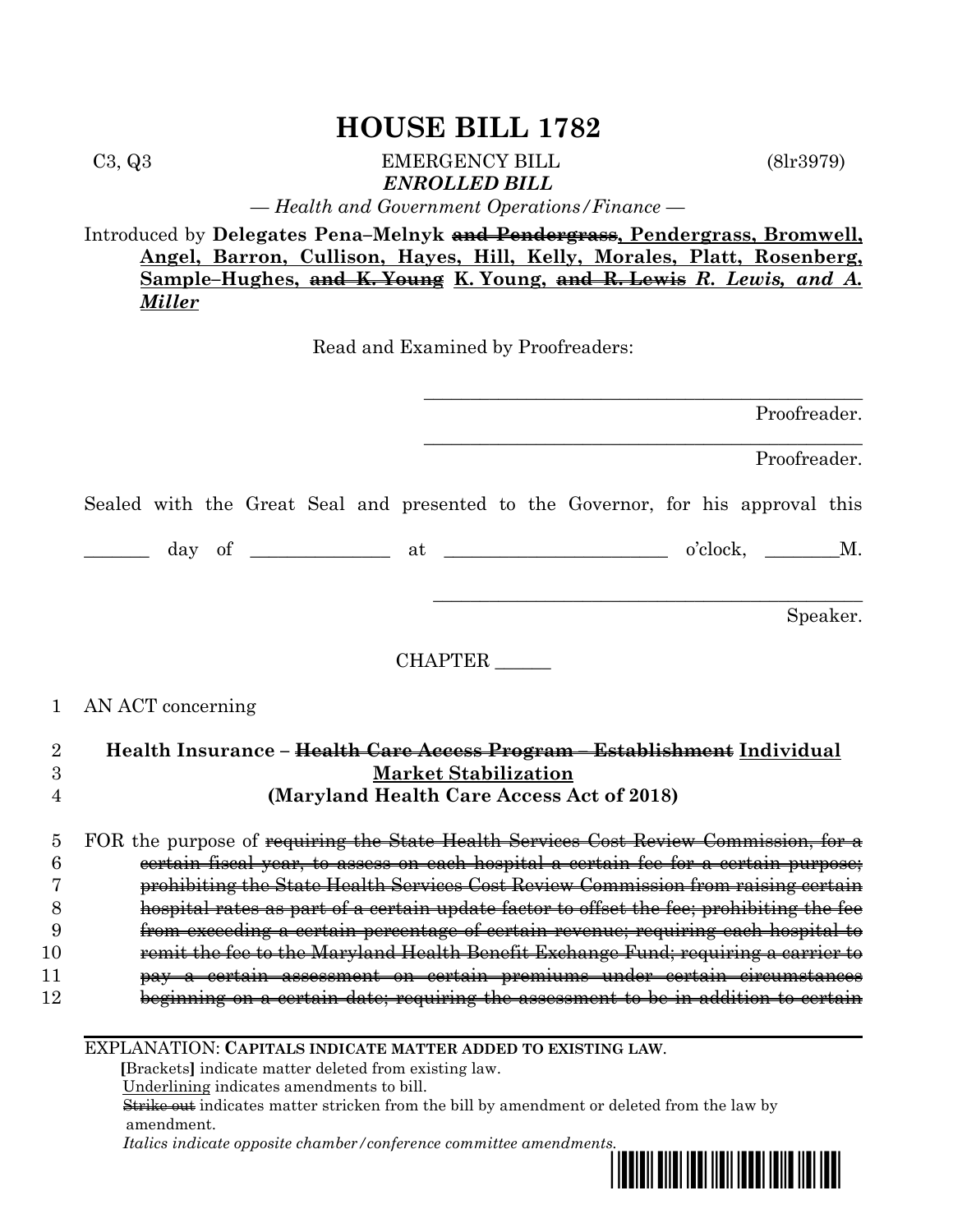taxes and certain penalties or actions; requiring certain health insurers, nonprofit health service plans, health maintenance organizations, and managed care organizations to pay, in a certain calendar year, a certain additional assessment for a certain purpose; providing for the distribution of the assessments; altering the purpose, contents, and authorized use of the Maryland Health Benefit Exchange Fund; requiring that certain funds be used in a certain manner; repealing the requirement that the Maryland Health Benefit Exchange implement or oversee the implementation of state–specific requirements for transitional reinsurance and risk adjustment under the Affordable Care Act; repealing the authority of the Exchange to establish a State Reinsurance Program; requiring the Exchange to establish a Health Care Access Program to provide reinsurance to certain carriers; requiring that the Program be designed to mitigate the impact of certain individuals on certain rates; providing that, beginning on a certain date, funding for reinsurance in the individual health insurance market through the Program may be made from certain sources; requiring that, beginning on a certain date and under certain circumstances, certain State funding for the reinsurance of the individual market through the Program be contingent on the Centers for Medicare and Medicaid Services approving a waiver under a certain provision of federal law; requiring the Exchange to adopt certain regulations on or before a certain date; authorizing the Exchange and the Maryland Insurance Commissioner to submit a waiver under a certain provision of federal law in accordance with the recommendations of the Maryland Health Insurance Coverage Protection Commission; authorizing, on or before a certain date, the Commissioner to waive certain statutory requirements under certain circumstances; requiring, beginning on a certain date, an individual to maintain certain coverage for certain individuals; requiring that an individual pay a certain penalty under certain circumstances; requiring that the penalty be in addition to a certain State income tax and included with a certain income tax return; requiring 28 that certain individuals be jointly liable for the penalty under certain circumstances; establishing the amount of the penalty; exempting an individual who qualifies for a **certain exemption under federal law from being assessed the penalty; requiring an**  individual to indicate certain information on a certain income tax return; requiring the Comptroller to distribute certain revenues from the penalty to a certain fund for certain purposes; defining certain terms; repealing certain provisions of law rendered obsolete by certain provisions of this Act; requiring the Maryland Health Insurance Coverage Protection Commission to study and make recommendations for individual and group market stability; requiring the Maryland Health Insurance Coverage Protection Commission to engage an independent actuarial firm to assist in its study; requiring the Maryland Health Insurance Coverage Protection Commission, on or before a certain date, to report certain findings and **recommendations to the Governor and the General Assembly** requiring certain 41 health insurers, nonprofit health service plans, health maintenance organizations, and *dental plan organizations, fraternal benefit organizations,* managed care organizations*, and certain other persons* to be subject to a certain assessment in a certain year; establishing the purpose and providing for the distribution of the assessment; establishing that certain provisions of law that apply to certain small employer health benefit plans apply to health benefit plans offered by certain entities; altering the definition of "short–term limited duration insurance" as it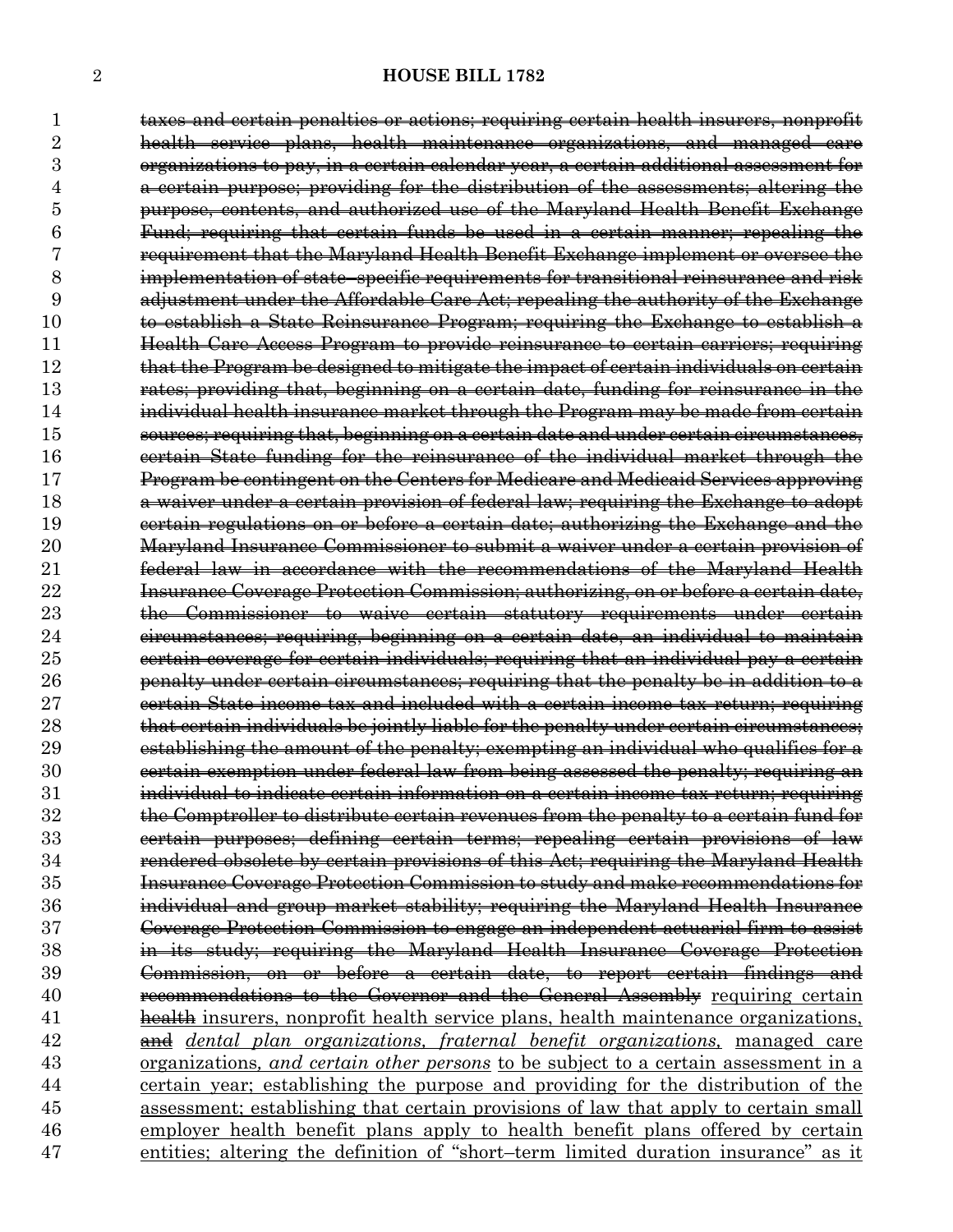| $\mathbf 1$    | relates to certain provisions of law governing individual health benefit plans;     |
|----------------|-------------------------------------------------------------------------------------|
| $\overline{2}$ | altering the membership of the Maryland Health Insurance Coverage Protection        |
| 3              | Commission; requiring the Commission to study and make recommendations for          |
| 4              | individual and group health insurance market stability; requiring the Commission    |
| $\overline{5}$ | to engage an independent actuarial firm to assist in a certain study; requiring the |
| 6              | Commission to include its findings and recommendations from a certain study in a    |
| 7              | certain report; making this Act an emergency measure; and generally relating to     |
| 8              | health insurance.                                                                   |

### BY repealing and reenacting, with amendments,

| 10 |                            | $\Lambda_{\text{mtidal}}$ $H_{\text{coll}}$ $C_{\text{onoul}}$ |
|----|----------------------------|----------------------------------------------------------------|
|    | <del><i>IM 01010</i></del> | <del>- 110anii 901101a1</del>                                  |

- 11 Section 19–214(d)
- Annotated Code of Maryland
- (2015 Replacement Volume and 2017 Supplement)
- BY adding to
- Article Insurance
- 16 Section 6–102.1<del>, 6–102.2, 31–117, and 31–117.1</del>
- Annotated Code of Maryland
- (2017 Replacement Volume)
- BY repealing and reenacting, with amendments,
- Article Insurance
- 21 Section <del>31–107</del> 15–1202 and 15–1301(s)
- Annotated Code of Maryland
- (2017 Replacement Volume)

| 9 | mangaling<br>$\sigma\sigma\sigma\sigma\sigma\sigma\sigma\epsilon$ |
|---|-------------------------------------------------------------------|
|   |                                                                   |

- Article Insurance
- **Section 31–117**
- **Annotated Code of Maryland**
- (2017 Replacement Volume)

### $BY$  adding to

- Article Tax General
- Section 10–102.2
- Annotated Code of Maryland
- (2016 Replacement Volume and 2017 Supplement)
- BY repealing and reenacting, without amendments,
- Chapter 17 of the Acts of the General Assembly of 2017 Section 1(b) and (g)
- BY repealing and reenacting, with amendments, Chapter 17 of the Acts of the General Assembly of 2017 39 Section  $1(c)(6)(viii)$  and  $(ix)$ ,  $(h)$ , and  $(i)$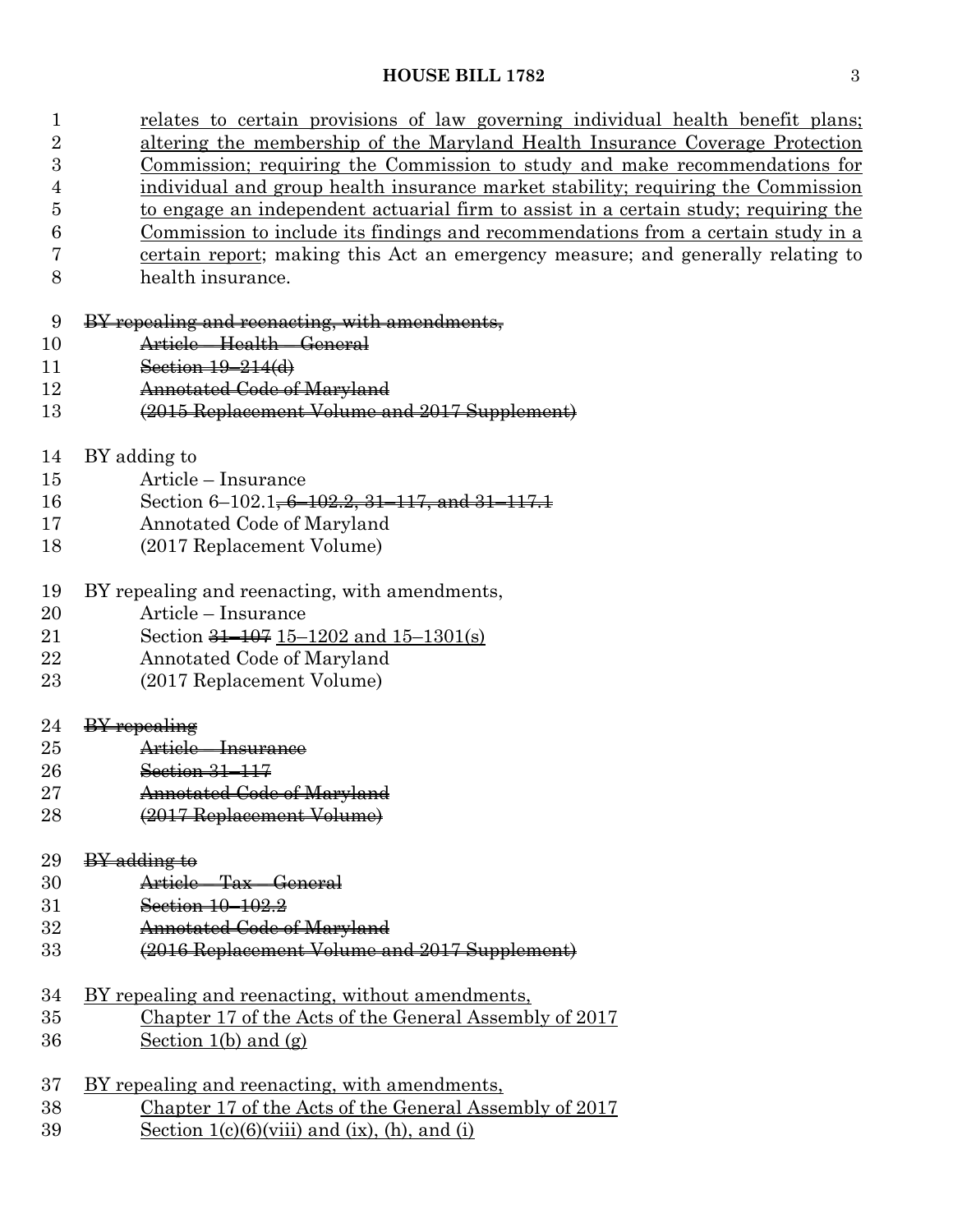|                                | <b>HOUSE BILL 1782</b><br>4                                                                                                                                                                                                                                                                                                                                                                                                |
|--------------------------------|----------------------------------------------------------------------------------------------------------------------------------------------------------------------------------------------------------------------------------------------------------------------------------------------------------------------------------------------------------------------------------------------------------------------------|
| $\perp$<br>$\overline{2}$<br>3 | BY adding to<br>Chapter 17 of the Acts of the General Assembly of 2017<br>Section $1(c)(6)(x)$ and $\overrightarrow{xx}$ and (h)                                                                                                                                                                                                                                                                                           |
| 4<br>5                         | SECTION 1. BE IT ENACTED BY THE GENERAL ASSEMBLY OF MARYLAND,<br>That the Laws of Maryland read as follows:                                                                                                                                                                                                                                                                                                                |
| 6                              | Article – Health – General                                                                                                                                                                                                                                                                                                                                                                                                 |
|                                | $+9-21+$                                                                                                                                                                                                                                                                                                                                                                                                                   |
| 8<br>9<br>10<br>11             | Each year, the Commission shall assess a uniform, broad-based, and<br>$\Theta$<br>$\leftrightarrow$<br>reasonable amount in hospital rates to reflect the aggregate reduction in hospital<br>uncompensated care realized from the expansion of health care coverage under Chapter 7<br>of the Acts of the 2007 Special Session of the General Assembly.                                                                    |
| 12<br>13                       | The Commission shall ensure that the assessment amount<br>$\left(\frac{2}{2}\right)$<br>$\left( \frac{1}{1} \right)$<br>$\pm$<br>equals 1.25% of projected regulated net patient revenue.                                                                                                                                                                                                                                  |
| 14<br>15                       | Each hospital shall remit its assessment amount to the<br>Health Care Coverage Fund established under § 15-701 of this article.                                                                                                                                                                                                                                                                                            |
| 16<br>17<br>18<br>19<br>20     | Any savings realized in averted uncompensated care as a result<br>$\overline{41}$<br>of the expansion of health care coverage under Chapter 7 of the Acts of the 2007 Special<br>Session of the General Assembly that are not subject to the assessment under paragraph<br>$(1)$ of this subsection shall be shared among purchasers of hospital services in a manner<br>that the Commission determines is most equitable. |
| 21<br>22<br>23                 | Funds generated from the assessment under this subsection may<br>$\bigcirc$<br>$\ddot{\Theta}$<br>be used only to supplement coverage under the Medical Assistance Program beyond the<br>eligibility requirements in existence on January 1, 2008.                                                                                                                                                                         |
| 24<br>25<br>26                 | Any funds remaining after the expenditure of funds under<br>$\overline{(+)}$<br>subparagraph (i) of this paragraph has been made may be used for the general operations<br>of the Medicaid program.                                                                                                                                                                                                                        |
| 27<br>28                       | IN ADDITION TO THE RATES IMPOSED UNDER PARAGRAPH<br>$\bigoplus$<br>(4)<br>(1) OF THIS SUBSECTION AND SUBJECT TO SUBPARAGRAPHS (II) AND (III) OF THIS                                                                                                                                                                                                                                                                       |
| 29                             | PARAGRAPH, FOR FISCAL YEAR 2019, THE COMMISSION SHALL ASSESS A UNIFORM,                                                                                                                                                                                                                                                                                                                                                    |
| 30                             | <b>BROAD-BASED AND REASONABLE FEE ON EACH HOSPITAL FOR THE PURPOSE OF</b>                                                                                                                                                                                                                                                                                                                                                  |
| 31<br>32                       | SUPPORTING THE HEALTH CARE ACCESS PROGRAM ESTABLISHED UNDER § 31-117<br>OF THE INSURANCE ARTICLE.                                                                                                                                                                                                                                                                                                                          |
| 33<br>34<br>35                 | THE COMMISSION MAY NOT RAISE HOSPITAL RATES AS<br>H<br><b>PART OF THE ANNUAL UPDATE FACTOR FOR FISCAL YEAR 2019 TO OFFSET THE FEE</b><br>ASSESSED UNDER SUBPARAGRAPH (I) OF THIS PARAGRAPH.                                                                                                                                                                                                                                |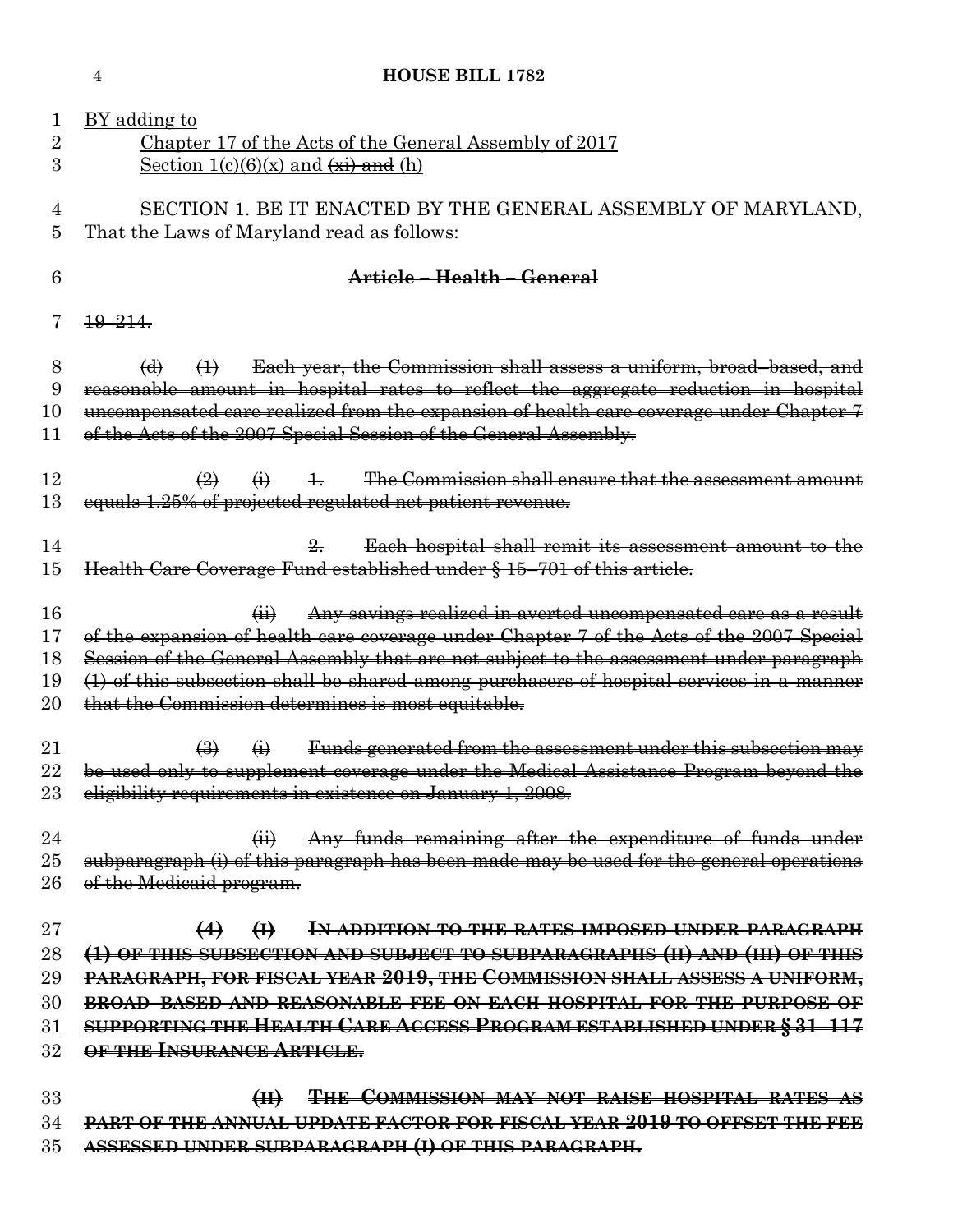**(III) THE FEE ASSESSED UNDER SUBPARAGRAPH (I) OF THIS PARAGRAPH MAY NOT EXCEED 0.5% OF EACH HOSPITAL'S NET PATIENT REVENUE. (IV) EACH HOSPITAL SHALL REMIT THE FEE ASSESSED UNDER SUBPARAGRAPH (I) OF THIS PARAGRAPH TO THE MARYLAND HEALTH BENEFIT EXCHANGE FUND ESTABLISHED UNDER § 31–107 OF THE INSURANCE ARTICLE. Article – Insurance 6–102.1. (A) (1) IN THIS SECTION THE FOLLOWING WORDS HAVE THE MEANINGS INDICATED. (2) "CARRIER" HAS THE MEANING STATED IN § 15–1201 OF THIS ARTICLE. (3) "HEALTH BENEFIT PLAN" HAS THE MEANING STATED IN § 15–1201 OF THIS ARTICLE. (B) (1) BEGINNING JANUARY 1, 2019, A CARRIER SHALL PAY AN ASSESSMENT OF 3% ON THE CARRIER'S NEW AND RENEWAL GROSS DIRECT PREMIUMS IF THE CARRIER FAILS TO OFFER INDIVIDUAL HEALTH BENEFIT PLANS IN THE STATE IN ACCORDANCE WITH TITLE 15, SUBTITLE 13 OF THIS ARTICLE. (2) THE ASSESSMENT PAYABLE BY A CARRIER UNDER THIS SECTION SHALL BE BASED ON THE CARRIER'S PREMIUMS IN ANY MARKET SEGMENT: (I) ALLOCABLE TO THE STATE; AND (II) WRITTEN DURING THE IMMEDIATELY PRECEDING CALENDAR YEAR. (C) NOTWITHSTANDING § 2–114 OF THIS ARTICLE, BEGINNING JANUARY 1, 2019, THE ASSESSMENT REQUIRED UNDER SUBSECTION (B) OF THIS SECTION SHALL BE DISTRIBUTED ANNUALLY TO THE MARYLAND HEALTH BENEFIT EXCHANGE FUND ESTABLISHED UNDER § 31–107 OF THIS ARTICLE FOR THE SOLE PURPOSE OF FUNDING THE OPERATION AND ADMINISTRATION OF THE HEALTH CARE ACCESS PROGRAM AUTHORIZED UNDER § 31–117 OF THIS ARTICLE.**

 **(D) THE ASSESSMENT REQUIRED UNDER THIS SECTION SHALL BE IN ADDITION TO:**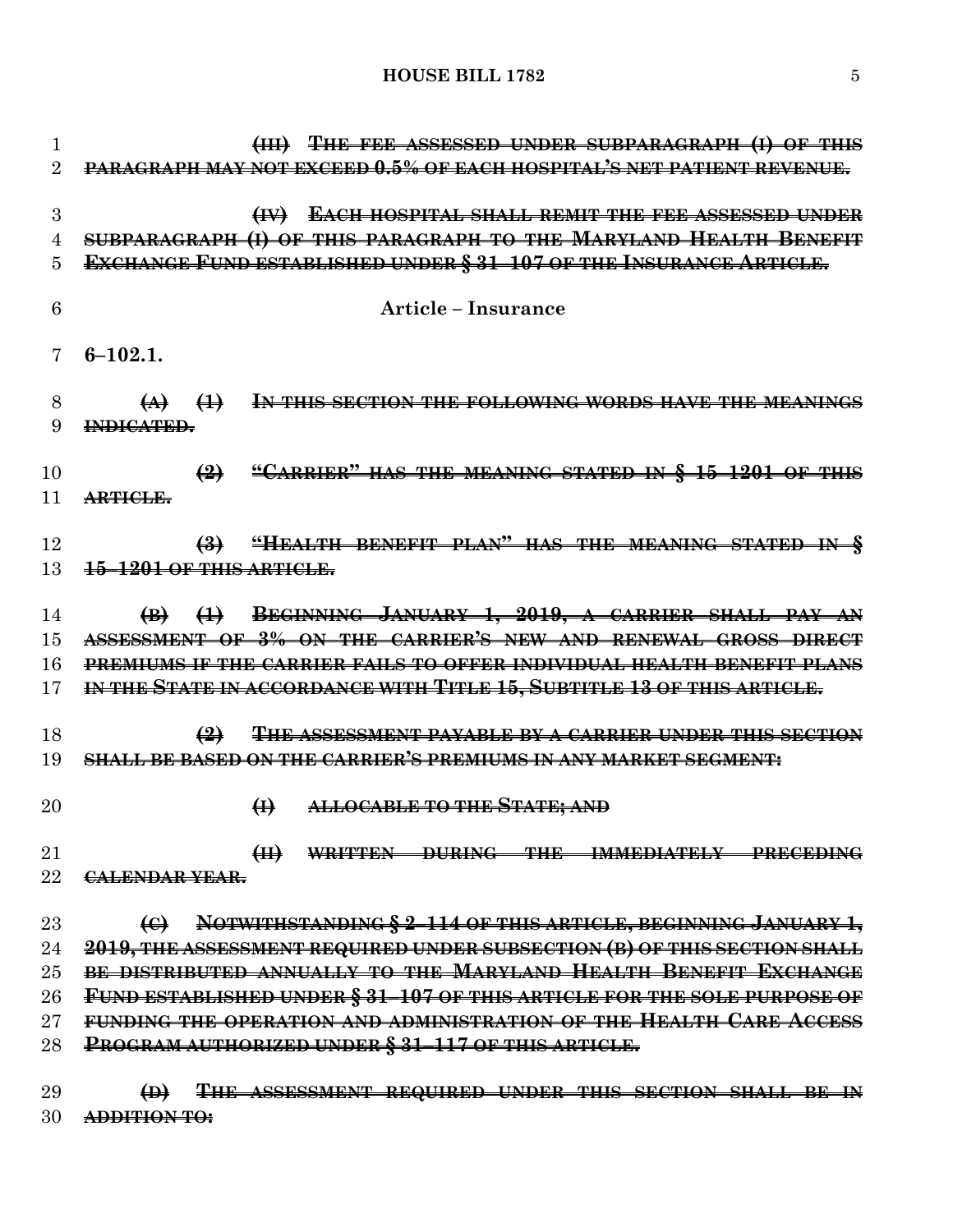|          | 6                  | <b>HOUSE BILL 1782</b>                                                                                                            |
|----------|--------------------|-----------------------------------------------------------------------------------------------------------------------------------|
|          |                    | $\leftrightarrow$<br>BY THE CARRIER INDER ANY OTHER PROVISI                                                                       |
| 3        |                    | $\left( 2\right)$<br><b>IMPOSED</b><br>CTIANS<br><u>MMISSIONED IN DESDONSE TO THE CADDIED'S FAILIDE TO</u>                        |
| h        | <del>RTICLE.</del> |                                                                                                                                   |
| 6        | <u> 1022 </u>      |                                                                                                                                   |
|          | (A)                | THIS SECTION APPLIES TO:                                                                                                          |
| 8<br>9   | A                  | (1)<br>A HEALTH AN INSURER, A NONPROFIT HEALTH SERVICE PLAN, OR<br>HEALTH MAINTENANCE ORGANIZATION, A DENTAL PLAN ORGANIZATION, A |
| 10       |                    | FRATERNAL BENEFIT ORGANIZATION, AND ANY OTHER<br><b>PERSON</b><br><b>SUBJECT</b><br>ТО                                            |
| 11<br>12 | PRODUCT THAT:      | REGULATION BY THE STATE THAT PROVIDES A HEALTH BENEFIT PLAN REGUL                                                                 |

 *(I) IS SUBJECT TO THE FEE UNDER § 9010 OF THE AFFORDABLE CARE ACT; AND*

- 
- *(II) MAY BE SUBJECT TO AN ASSESSMENT* **BY THE STATE; AND**

 **(2) A MANAGED CARE ORGANIZATION AUTHORIZED UNDER TITLE 15, SUBTITLE 1 OF THE HEALTH – GENERAL ARTICLE.**

 **(B) THE PURPOSE OF THIS SECTION IS TO RECOUP THE** *AGGREGATE AMOUNT OF THE* **HEALTH INSURANCE PROVIDER FEE THAT OTHERWISE WOULD HAVE BEEN ASSESSED UNDER § 9010 OF THE AFFORDABLE CARE ACT THAT IS ATTRIBUTABLE TO STATE HEALTH RISK FOR CALENDAR YEAR 2019 AS A BRIDGE TO STABILITY IN THE INDIVIDUAL HEALTH INSURANCE MARKET.**

 **(C) (1) IN CALENDAR YEAR 2019, IN ADDITION TO THE AMOUNTS OTHERWISE DUE UNDER THIS SUBTITLE, AN ENTITY SUBJECT TO THIS SECTION SHALL BE SUBJECT TO AN ASSESSMENT OF 2.75% ON ALL AMOUNTS USED TO CALCULATE THE ENTITY'S PREMIUM TAX LIABILITY UNDER § 6–102 OF THIS SUBTITLE OR THE AMOUNT OF THE ENTITY'S PREMIUM TAX EXEMPTION VALUE FOR CALENDAR YEAR 2018.**

 **(2) NOTWITHSTANDING § 2–114 OF THIS ARTICLE, THE ASSESSMENT REQUIRED UNDER THIS SECTION SHALL BE DISTRIBUTED BY THE COMMISSIONER TO THE MARYLAND HEALTH BENEFIT EXCHANGE FUND ESTABLISHED UNDER § 31–107 OF THIS ARTICLE.**

15–1202.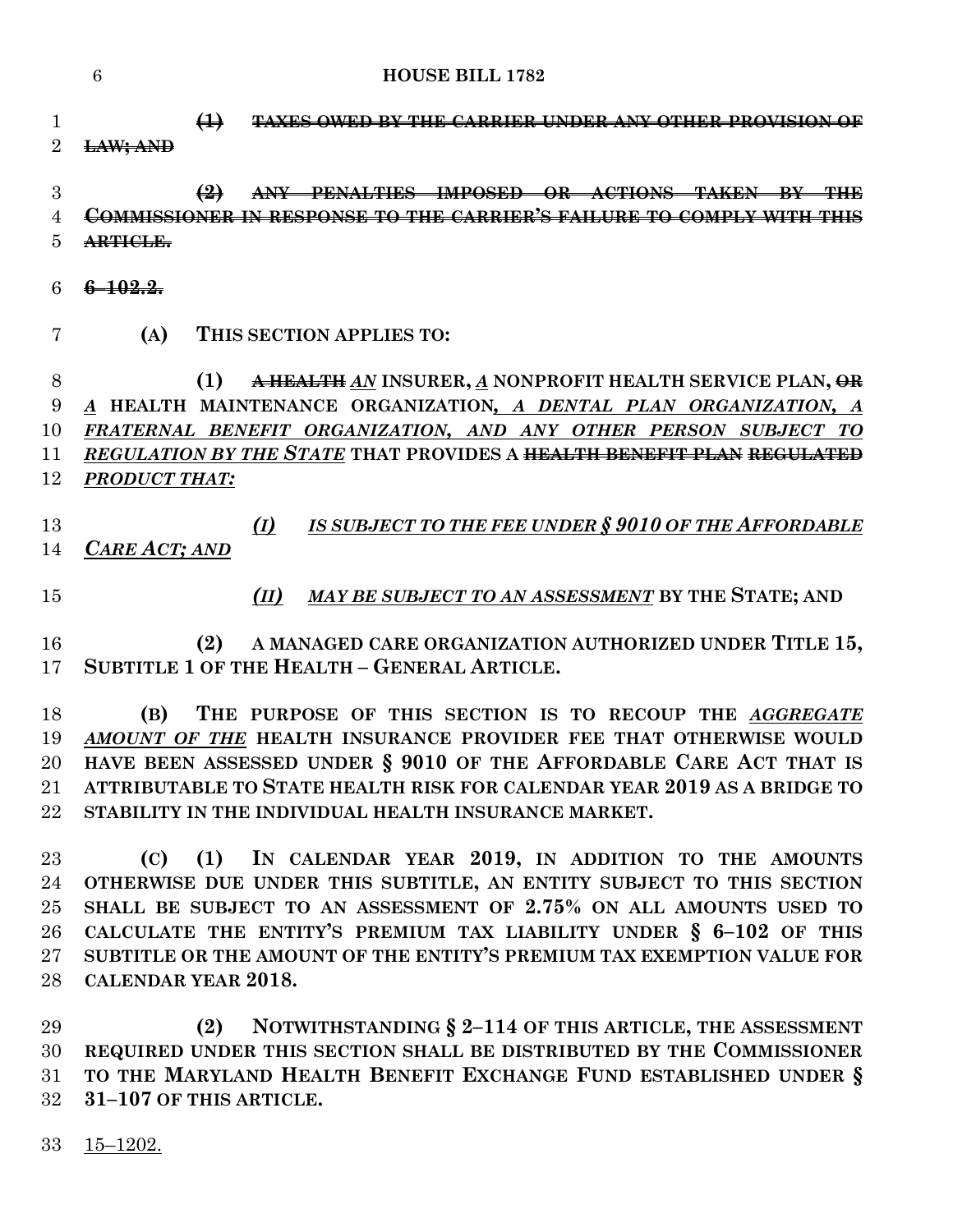| $\mathbf{1}$                     | This subtitle applies only to a health benefit plan that:<br>(a)                                                                                                                                                                                                                                                                                                                            |
|----------------------------------|---------------------------------------------------------------------------------------------------------------------------------------------------------------------------------------------------------------------------------------------------------------------------------------------------------------------------------------------------------------------------------------------|
| $\overline{2}$                   | (1)<br>covers eligible employees of small employers in the State; and                                                                                                                                                                                                                                                                                                                       |
| 3                                | (2)<br>is issued or renewed on or after July 1, 1994, if:                                                                                                                                                                                                                                                                                                                                   |
| 4<br>5                           | (i)<br>any part of the premium or benefits is paid by or on behalf of the<br>small employer;                                                                                                                                                                                                                                                                                                |
| $\boldsymbol{6}$<br>7<br>8       | any eligible employee or dependent is reimbursed, through wage<br>(ii)<br>adjustments or otherwise, by or on behalf of the small employer for any part of the<br>premium;                                                                                                                                                                                                                   |
| 9<br>10<br>11                    | the health benefit plan is treated by the employer or any eligible<br>(iii)<br>employee or dependent as part of a plan or program under the United States Internal<br>Revenue Code, 26 U.S.C. § 106, § 125, or § 162; or                                                                                                                                                                    |
| 12<br>13                         | the small employer allows eligible employees to pay for the<br>(iv)<br>health benefit plan through payroll deductions.                                                                                                                                                                                                                                                                      |
| 14<br>15                         | A carrier is subject to the requirements of $\S 15-1403$ of this title in connection<br>(b)<br>with health benefit plans issued under this subtitle.                                                                                                                                                                                                                                        |
| 16<br>17<br>18<br>19<br>20<br>21 | (C)<br>THIS SUBTITLE APPLIES TO ANY HEALTH BENEFIT PLAN OFFERED BY AN<br>ASSOCIATION, A PROFESSIONAL <del>EMPLOYEE</del> EMPLOYER ORGANIZATION, OR ANY<br>OTHER ENTITY, INCLUDING A PLAN ISSUED UNDER THE LAWS OF ANOTHER STATE,<br>IF THE HEALTH BENEFIT PLAN COVERS ELIGIBLE EMPLOYEES OF ONE OR MORE<br>SMALL EMPLOYERS AND MEETS THE REQUIREMENTS OF SUBSECTION (A) OF THIS<br>SECTION. |
| 22                               | $15 - 1301.$                                                                                                                                                                                                                                                                                                                                                                                |
| 23<br>24                         | <u>"Short-term limited duration insurance" [has the meaning stated in 45 C.F.R.</u><br>(s)                                                                                                                                                                                                                                                                                                  |
| $25\,$                           | § 144.103] MEANS HEALTH INSURANCE COVERAGE PROVIDED UNDER A POLICY OR<br>CONTRACT WITH A CARRIER AND THAT:                                                                                                                                                                                                                                                                                  |
| 26<br>$27\,$                     | HAS A POLICY TERM THAT IS LESS THAN 3 MONTHS AFTER THE<br>(1)<br>ORIGINAL EFFECTIVE DATE OF THE POLICY OR CONTRACT;                                                                                                                                                                                                                                                                         |
| 28                               | (2)<br>MAY NOT BE EXTENDED OR RENEWED;                                                                                                                                                                                                                                                                                                                                                      |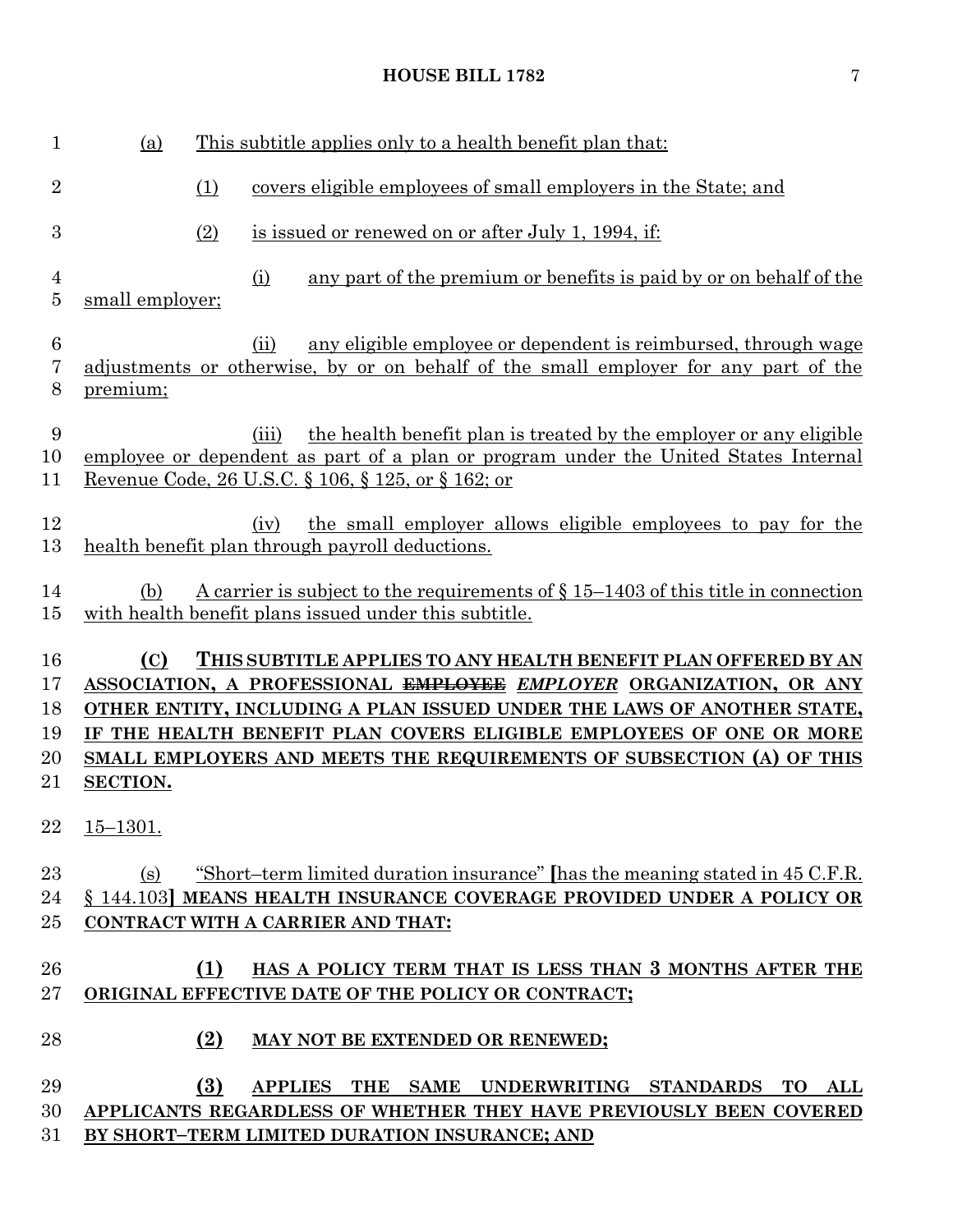| 1              |                           | (4)                                  | <b>CONTAINS</b> THE                                              |  | NOTICE REQUIRED                                                                                                                                                                                                  | BY FEDERAL | <b>LAW</b> |
|----------------|---------------------------|--------------------------------------|------------------------------------------------------------------|--|------------------------------------------------------------------------------------------------------------------------------------------------------------------------------------------------------------------|------------|------------|
| 2              |                           |                                      |                                                                  |  | PROMINENTLY DISPLAYED IN THE CONTRACT AND IN ANY APPLICATION MATERIALS                                                                                                                                           |            |            |
| 3              |                           |                                      | PROVIDED IN CONNECTION WITH ENROLLMENT.                          |  |                                                                                                                                                                                                                  |            |            |
| 4              | $31 - 107$                |                                      |                                                                  |  |                                                                                                                                                                                                                  |            |            |
| 5              | $\left( a\right)$         |                                      |                                                                  |  | There is a Maryland Health Benefit Exchange Fund.                                                                                                                                                                |            |            |
| 6              | $\bigoplus$               | $\leftrightarrow$                    | The purpose of the Fund is to:                                   |  |                                                                                                                                                                                                                  |            |            |
| 7<br>8         |                           |                                      | $\leftrightarrow$                                                |  | provide funding for the operation and administration of the<br>Exchange in carrying out the purposes of the Exchange under this title; and                                                                       |            |            |
| 9<br>10<br>11  | this title.               |                                      | $\overleftrightarrow{H}$                                         |  | provide funding for the establishment and operation of the [State<br>Reinsurance Program] HEALTH CARE ACCESS PROGRAM authorized under § 31-117 of                                                                |            |            |
| 12<br>13<br>14 |                           | $\left(\frac{\Omega}{\Omega}\right)$ |                                                                  |  | The operation and administration of the Exchange and the [State<br>Reinsurance Program] HEALTH CARE ACCESS PROGRAM may include functions<br>delegated by the Exchange to a third party under law or by contract. |            |            |
| 15             | $\Theta$                  |                                      | The Exchange shall administer the Fund.                          |  |                                                                                                                                                                                                                  |            |            |
| 16             | $\left(\mathbf{d}\right)$ |                                      |                                                                  |  | $\left( \frac{1}{2} \right)$ The Fund is a special, nonlapsing fund that is not subject to $\frac{1}{2}$ 7-302 of                                                                                                |            |            |
| 17             |                           |                                      | the State Finance and Procurement Article.                       |  |                                                                                                                                                                                                                  |            |            |
| 18             |                           | $\leftrightarrow$                    |                                                                  |  | The State Treasurer shall hold the Fund separately, and the                                                                                                                                                      |            |            |
| 19             |                           |                                      | Comptroller shall account for the Fund.                          |  |                                                                                                                                                                                                                  |            |            |
| 20             | $\left(\mathbf{e}\right)$ |                                      | The Fund consists of:                                            |  |                                                                                                                                                                                                                  |            |            |
| 21             |                           | $\bigoplus$                          |                                                                  |  | <del>any user fees or other assessments collected by the Exchange;</del>                                                                                                                                         |            |            |
| 22             |                           | $\bigoplus$                          |                                                                  |  | all revenue deposited into the Fund that is received from the                                                                                                                                                    |            |            |
| 23             |                           |                                      | distribution of the premium tax under § 6-103.2 of this article; |  |                                                                                                                                                                                                                  |            |            |
| 24             |                           |                                      |                                                                  |  | $\left(\frac{3}{2}\right)$ all revenue transferred to the Fund before July 1, 2016, from the                                                                                                                     |            |            |
| $25\,$         |                           |                                      | Maryland Health Insurance Plan Fund;                             |  |                                                                                                                                                                                                                  |            |            |
| 26             |                           | $\leftrightarrow$                    |                                                                  |  | ASSESSMENTS COLLECTED BY THE COMMISSIONER UNDER SS                                                                                                                                                               |            |            |
| $27\,$         |                           |                                      | 6-102.1 AND 6-102.2 OF THIS ARTICLE;                             |  |                                                                                                                                                                                                                  |            |            |
| 28             |                           | $\bigoplus$                          |                                                                  |  | ASSESSMENTS REMITTED IN ACCORDANCE WITH § 19-214 OF THE                                                                                                                                                          |            |            |
| 29             |                           |                                      | <b>HEALTH - GENERAL ARTICLE;</b>                                 |  |                                                                                                                                                                                                                  |            |            |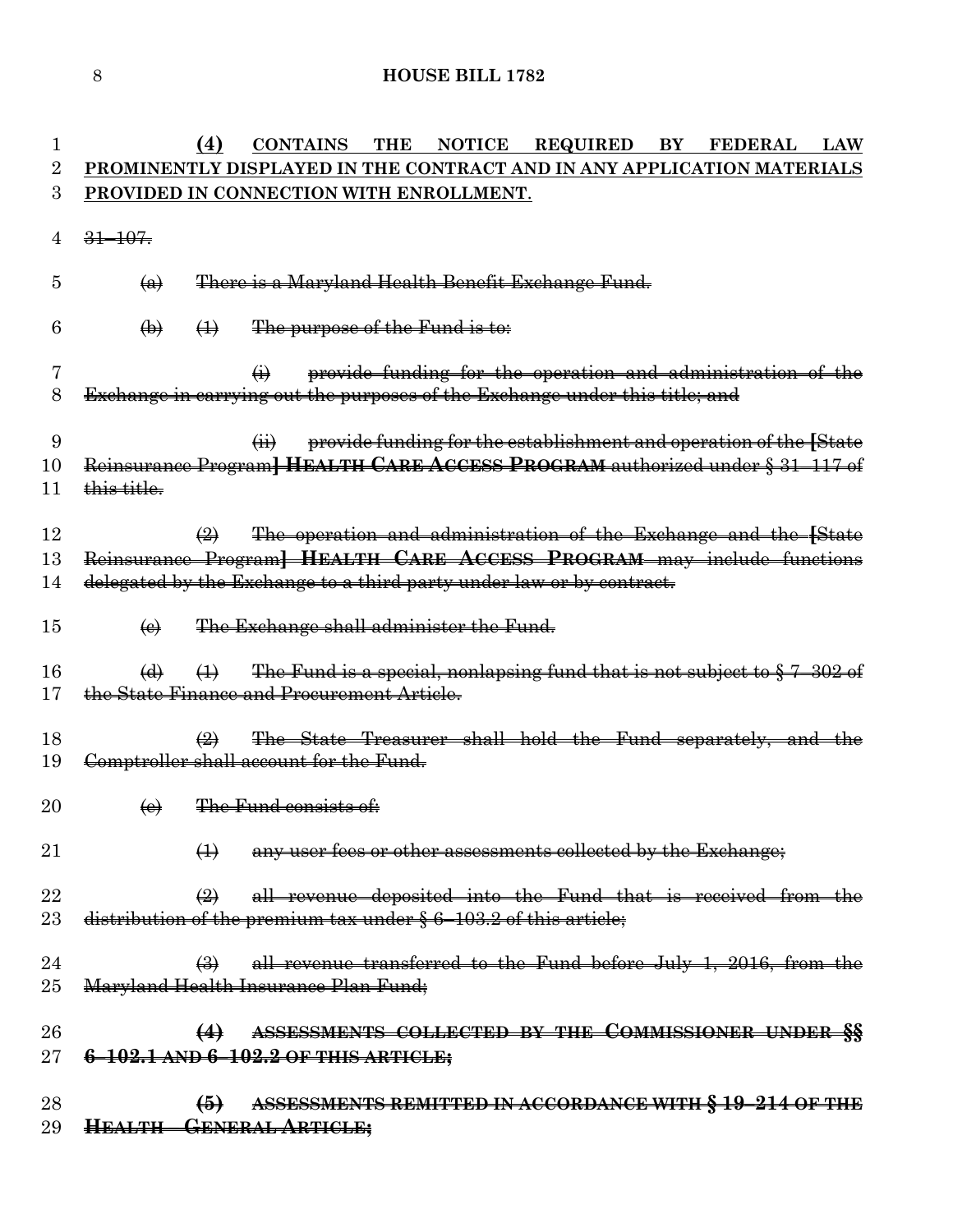| 1              | PENALTIES COLLECTED BY THE COMPTROLLER UNDER §<br>$\left(6\right)$                                                                                                                                |
|----------------|---------------------------------------------------------------------------------------------------------------------------------------------------------------------------------------------------|
| $\overline{2}$ | 10-102.2 OF THE TAX-GENERAL ARTICLE;                                                                                                                                                              |
|                |                                                                                                                                                                                                   |
| 3              | $\left\{ \left( 4\right) \right\}$ $\left( 7\right)$<br>income from investments made on behalf of the Fund;                                                                                       |
|                |                                                                                                                                                                                                   |
| 4              | $\frac{[6]}{[6]}$<br>interest on deposits or investments of money in the Fund;                                                                                                                    |
|                | $\frac{1}{0}$                                                                                                                                                                                     |
| 5<br>6         | money collected by the Board as a result of legal or other actions<br>taken by the Board on behalf of the Exchange or the Fund;                                                                   |
|                |                                                                                                                                                                                                   |
| 7              | $\{\left(7\right)\}$ (10)<br>money donated to the Fund;                                                                                                                                           |
|                |                                                                                                                                                                                                   |
| 8              | $\frac{[8]}{[4]}$<br>money awarded to the Fund through grants; and                                                                                                                                |
|                |                                                                                                                                                                                                   |
| 9              | $\left[\left(0\right)\right]$ $\left(12\right)$<br>any other money from any other source accepted for the benefit                                                                                 |
| 10             | of the Fund.                                                                                                                                                                                      |
| 11             |                                                                                                                                                                                                   |
|                | The Fund may be used only:<br>$\bigoplus$                                                                                                                                                         |
| 12             | for the operation and administration of the Exchange in carrying out<br>$\leftrightarrow$                                                                                                         |
| 13             | the purposes authorized under this title; and                                                                                                                                                     |
|                |                                                                                                                                                                                                   |
| 14             | for the establishment and operation of the [State Reinsurance<br>$\left(\frac{1}{2}\right)$                                                                                                       |
| 15             | Program] HEALTH CARE ACCESS PROGRAM authorized under § 31-117 of this title.                                                                                                                      |
|                |                                                                                                                                                                                                   |
| 16             | The Board shall maintain separate accounts within the Fund for<br>$\bigoplus$<br>$\left( \n\mathbf{r} \right)$                                                                                    |
| 17             | Exchange operations and for the [State Reinsurance Program] HEALTH CARE ACCESS<br>PROGRAM.                                                                                                        |
| 18             |                                                                                                                                                                                                   |
| 19             | Accounts within the Fund shall contain the money that is intended to<br>$\left(\frac{\Omega}{\Omega}\right)$                                                                                      |
| 20             | support the purpose for which each account is designated.                                                                                                                                         |
|                |                                                                                                                                                                                                   |
| 21             | Funds received from the distribution of the premium tax under §<br>$\bigoplus$                                                                                                                    |
| 22             | 6-103.2 of this article shall be placed in the account for Exchange operations and may be                                                                                                         |
| $23\,$         | used only for the purpose of funding the operation and administration of the Exchange.                                                                                                            |
|                |                                                                                                                                                                                                   |
| 24<br>25       | Funds transferred from the Maryland Health Insurance Plan Fund<br>$\left\{ \left( 4\right) \right\}$<br>before July 1, 2016, shall be placed in the account for the State Reinsurance Program and |
| 26             | may be used only for the purpose of funding the State Reinsurance Program.}                                                                                                                       |
|                |                                                                                                                                                                                                   |
| $27\,$         | THE FOLLOWING FUNDS MAY BE USED ONLY FOR THE PURPOSES                                                                                                                                             |
| 28             | OF THE HEALTH CARE ACCESS PROGRAM:                                                                                                                                                                |
|                |                                                                                                                                                                                                   |
| 29             | ASSESSMENTS DISTRIBUTED TO THE FUND IN ACCORDANCE<br>$\bigoplus$                                                                                                                                  |
| 30             | WITH $\S$ 6-102.1 AND 6-102.2 OF THIS ARTICLE;                                                                                                                                                    |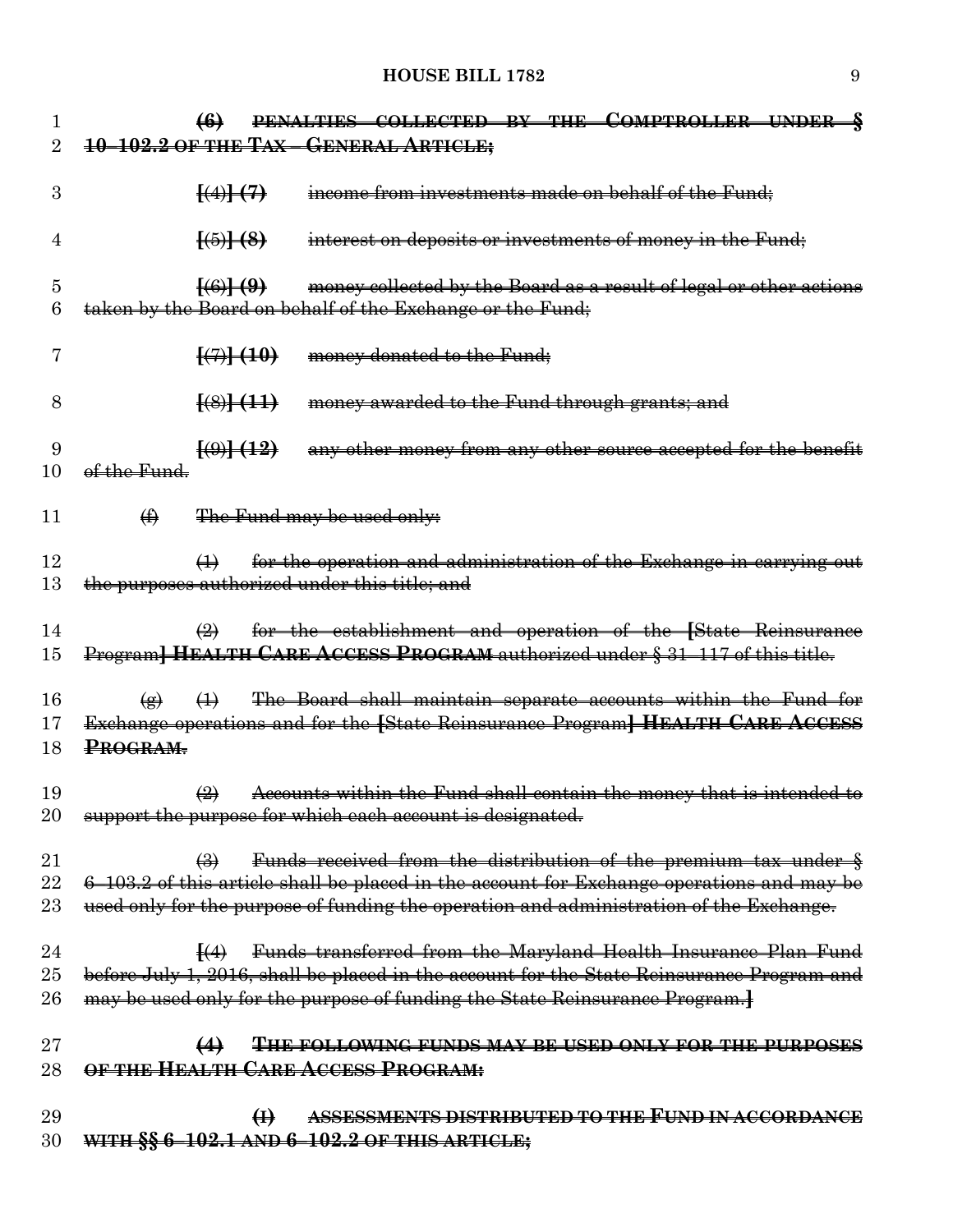**(II) ASSESSMENTS REMITTED TO THE FUND IN ACCORDANCE WITH § 19–214 OF THE HEALTH – GENERAL ARTICLE; (III) PENALTIES DISTRIBUTED TO THE FUND IN ACCORDANCE WITH § 10–102.2 OF THE TAX – GENERAL ARTICLE; AND (IV) ANY FUNDS THAT THE STATE RECEIVES FROM THE FEDERAL GOVERNMENT UNDER ANY FEDERALLY SPONSORED OR DEVELOPED PROGRAM TO PROMOTE OR ENHANCE STABILITY IN THE INDIVIDUAL HEALTH INSURANCE MARKET.**  $9 \t (h)$   $(1)$  Expenditures from the Fund for the purposes authorized by this 10 subtitle may be made only:  $\qquad \qquad (i)$  with an appropriation from the Fund approved by the General 12 Assembly in the State budget; or (ii) by the budget amendment procedure provided for in Title 7, Subtitle 2 of the State Finance and Procurement Article. (2) Notwithstanding § 7–304 of the State Finance and Procurement Article, if the amount of the distribution from the premium tax under § 6–103.2 of this article exceeds in any State fiscal year the actual expenditures incurred for the operation and administration of the Exchange, funds in the Exchange operations account from the premium tax that remain unspent at the end of the State fiscal year shall revert to the 20 General Fund of the State.  $\left(\frac{3}{2}\right)$  If operating expenses of the Exchange may be charged to either State or non–State fund sources, the non–State funds shall be charged before State funds are 23 <del>charged.</del>  $\qquad \qquad (i) \qquad (1)$  The State Treasurer shall invest the money of the Fund in the same manner as other State money may be invested.  $\left(2\right)$  Any investment earnings of the Fund shall be credited to the Fund. **Except as provided in subsection (h)(2) of this section, no part of the** 28 Fund may revert or be credited to the General Fund or any special fund of the State.  $\leftrightarrow$  A debt or an obligation of the Fund is not a debt of the State or a pledge of 30 eredit of the State. **[**31–117.

**HOUSE BILL 1782**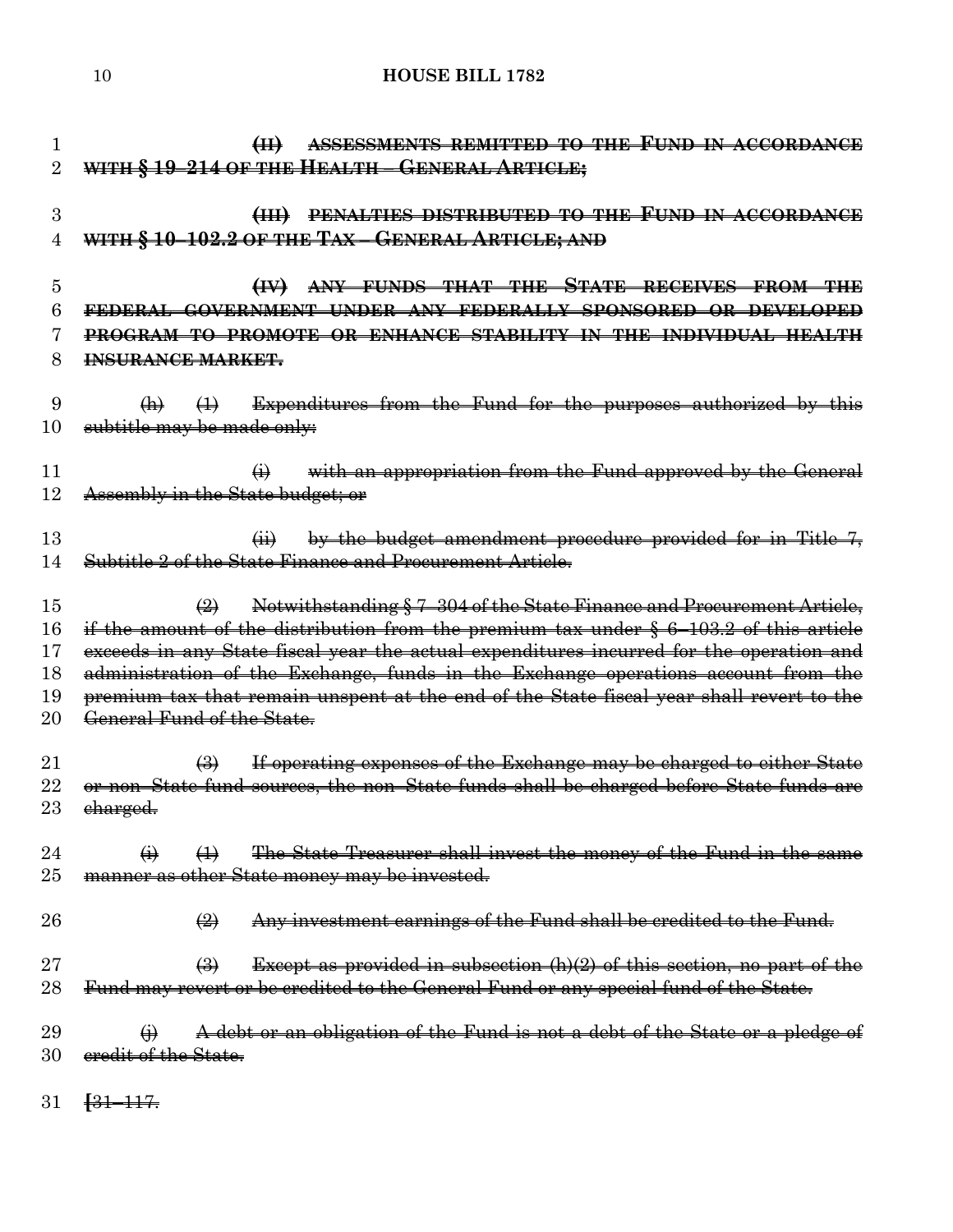| 1        | The Exchange, with the approval of the Commissioner, shall implement or<br>$\leftrightarrow$                             |
|----------|--------------------------------------------------------------------------------------------------------------------------|
| $\rm{2}$ | oversee the implementation of the state-specific requirements of §§ 1341 and 1343 of the                                 |
| 3        | Affordable Care Act relating to transitional reinsurance and risk adjustment.                                            |
|          |                                                                                                                          |
| 4        | The Exchange may not assume responsibility for the program corridors for<br>$\bigoplus$                                  |
| 5        | health benefit plans in the Individual Exchange and the SHOP Exchange established under                                  |
| 6        | § 1342 of the Affordable Care Act.                                                                                       |
|          |                                                                                                                          |
| 7        | In compliance with § 1341 of the Affordable Care Act, the Exchange, in<br>$\leftrightarrow$<br>$\left(\mathbf{e}\right)$ |
| 8        | consultation with the Maryland Health Care Commission and with the approval of the                                       |
| 9        | Commissioner, shall operate or oversee the operation of a transitional reinsurance program                               |
| $10\,$   | in accordance with regulations adopted by the Secretary for coverage years 2014 through                                  |
| 11       | 2016.                                                                                                                    |
|          |                                                                                                                          |
| 12       | As required by the Affordable Care Act and regulations adopted by the<br>$\bigoplus$                                     |
|          |                                                                                                                          |
| 13       | Secretary, the transitional reinsurance program shall be designed to protect carriers that                               |
| 14       | offer individual health benefit plans inside and outside the Exchange against excessive                                  |
| 15       | health care expenses incurred by high-risk individuals.                                                                  |
|          |                                                                                                                          |
| 16       | The Exchange, in consultation with the Maryland Health Care<br>$\left(\frac{3}{2}\right)$<br>$\ddot{\Theta}$             |
| 17       | Commission and with the approval of the Commissioner, may establish a State                                              |
| 18       | Reinsurance Program to take effect on or after January 1, 2014.                                                          |
|          |                                                                                                                          |
| 19       | The purpose of the State Reinsurance Program is to mitigate the<br>$\overline{a}$                                        |
| $20\,$   | impact of high-risk individuals on rates in the individual insurance market inside and                                   |
| $21\,$   | outside the Exchange.                                                                                                    |
|          |                                                                                                                          |
| 22       | The Exchange shall use funds transferred from the Maryland<br>$\overline{(\overline{iii})}$                              |
| $\rm 23$ | Health Insurance Plan Fund before July 1, 2016, to fund the State Reinsurance Program.                                   |
|          |                                                                                                                          |
| 24       | In compliance with § 1343 of the Affordable Care Act, the Exchange,<br>$\overline{(\mathbf{d})}$<br>$\leftrightarrow$    |
| $25\,$   | with the approval of the Commissioner, shall operate or oversee the operation of a risk                                  |
| 26       | adjustment program designed to:                                                                                          |
|          |                                                                                                                          |
| $27\,$   | $\bigoplus$<br>reduce the incentive for carriers to manage their risk by seeking                                         |
| 28       | to enroll individuals with a lower than average health risk;                                                             |
|          |                                                                                                                          |
| 29       | increase the incentive for carriers to enhance the quality and<br>$\overline{a}$                                         |
| 30       | effectiveness of their enrollees' health care services; and<br><del>cost-</del>                                          |
|          |                                                                                                                          |
| $31\,$   | require appropriate adjustments among all health benefit plans<br>$\overline{(\mathbf{iii})}$                            |
| $32\,$   | in the individual and small group markets inside and outside the Exchange to compensate                                  |
| 33       | for the enrollment of high-risk individuals.                                                                             |
|          |                                                                                                                          |
| 34       | Beginning in 2014, the Exchange, with the approval of the<br>$\left(\frac{1}{2}\right)$                                  |
| $35\,$   | Commissioner, shall strongly consider using the federal model adopted by the Secretary in                                |
| 36       | the operation of the State's risk adjustment program.}                                                                   |
|          |                                                                                                                          |
|          |                                                                                                                          |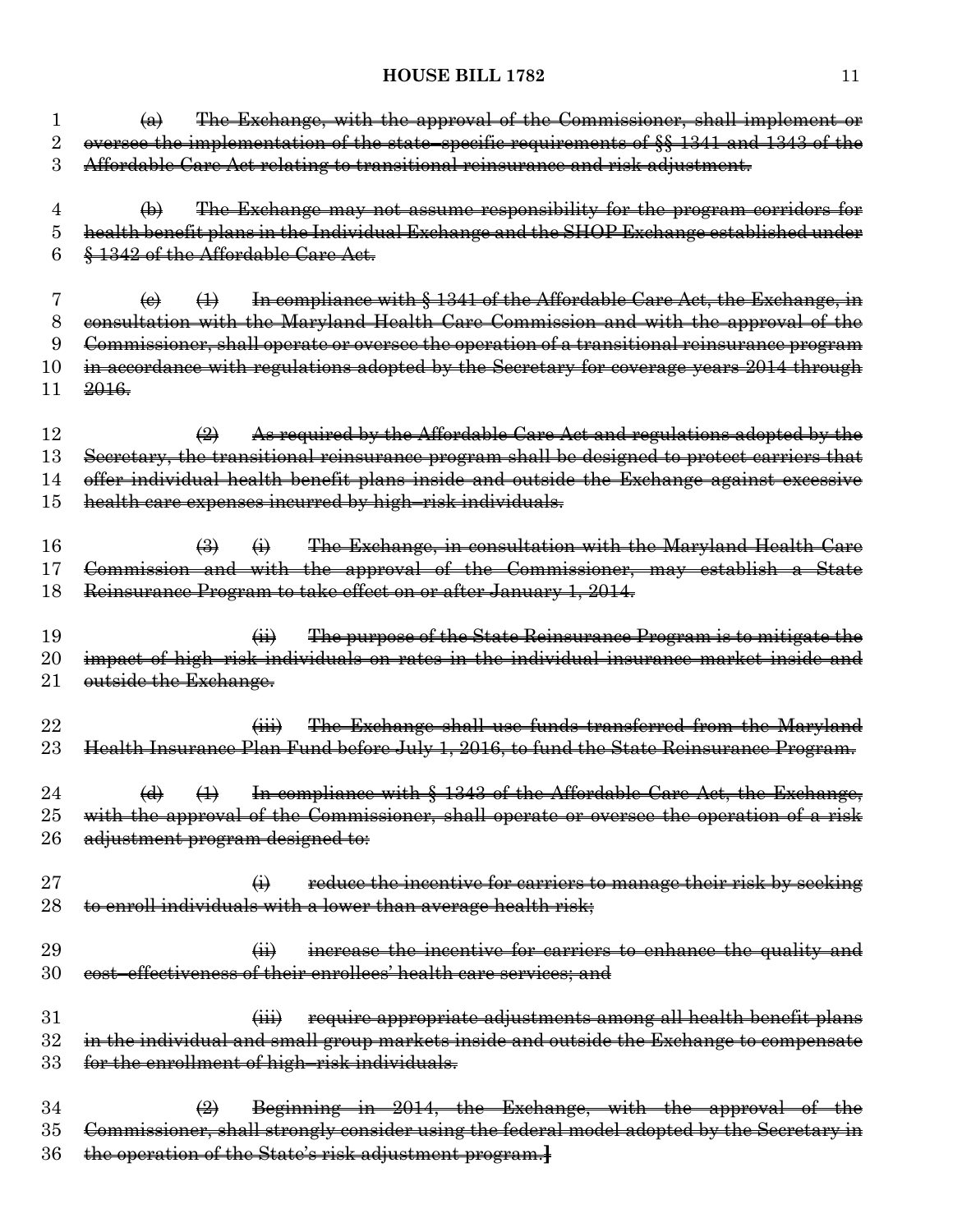### **31–117.**

 **(A) THE EXCHANGE SHALL ESTABLISH A HEALTH CARE ACCESS PROGRAM TO PROVIDE REINSURANCE TO CARRIERS THAT OFFER INDIVIDUAL HEALTH BENEFIT PLANS IN THE STATE.**

 **(B) THE HEALTH CARE ACCESS PROGRAM SHALL BE DESIGNED TO MITIGATE THE IMPACT OF HIGH–RISK INDIVIDUALS ON RATES IN THE INDIVIDUAL INSURANCE MARKET INSIDE AND OUTSIDE THE EXCHANGE.**

 **(C) BEGINNING JANUARY 1, 2020, FUNDING FOR REINSURANCE IN THE INDIVIDUAL MARKET THROUGH THE HEALTH CARE ACCESS PROGRAM MAY BE MADE FROM:**

- **(1) ANY AVAILABLE STATE FUNDING SOURCE; AND**
- **(2) ANY AVAILABLE FEDERAL FUNDING SOURCE.**

 **(D) BEGINNING JANUARY 1, 2020, IF REQUIRED UNDER THE TERMS AND CONDITIONS OF RECEIVING FEDERAL FUNDS, STATE FUNDING FOR REINSURANCE IN THE INDIVIDUAL MARKET THROUGH THE HEALTH CARE ACCESS PROGRAM SHALL BE CONTINGENT ON THE CENTERS FOR MEDICARE AND MEDICAID SERVICES APPROVING A WAIVER UNDER § 1332 OF THE AFFORDABLE CARE ACT.**

 **(E) THE EXCHANGE SHALL ADOPT REGULATIONS IMPLEMENTING THE PROVISIONS OF THIS SECTION.**

**31–117.1.**

 **(A) THE EXCHANGE AND THE COMMISSIONER MAY SUBMIT A WAIVER UNDER § 1332 OF THE AFFORDABLE CARE ACT IN ACCORDANCE WITH THE RECOMMENDATIONS OF THE MARYLAND HEALTH INSURANCE COVERAGE PROTECTION COMMISSION ESTABLISHED UNDER CHAPTER 17 OF THE ACTS OF THE GENERAL ASSEMBLY OF 2017.**

 **(B) ON OR BEFORE DECEMBER 31, 2019, THE COMMISSIONER MAY WAIVE ANY NOTIFICATION OR OTHER REQUIREMENTS THAT APPLY TO A CARRIER UNDER THIS ARTICLE IN CALENDAR YEAR 2019 DUE TO THE IMPLEMENTATION OF A WAIVER APPROVED UNDER § 1332 OF THE AFFORDABLE CARE ACT.**

**Article – Tax – General**

**10–102.2.**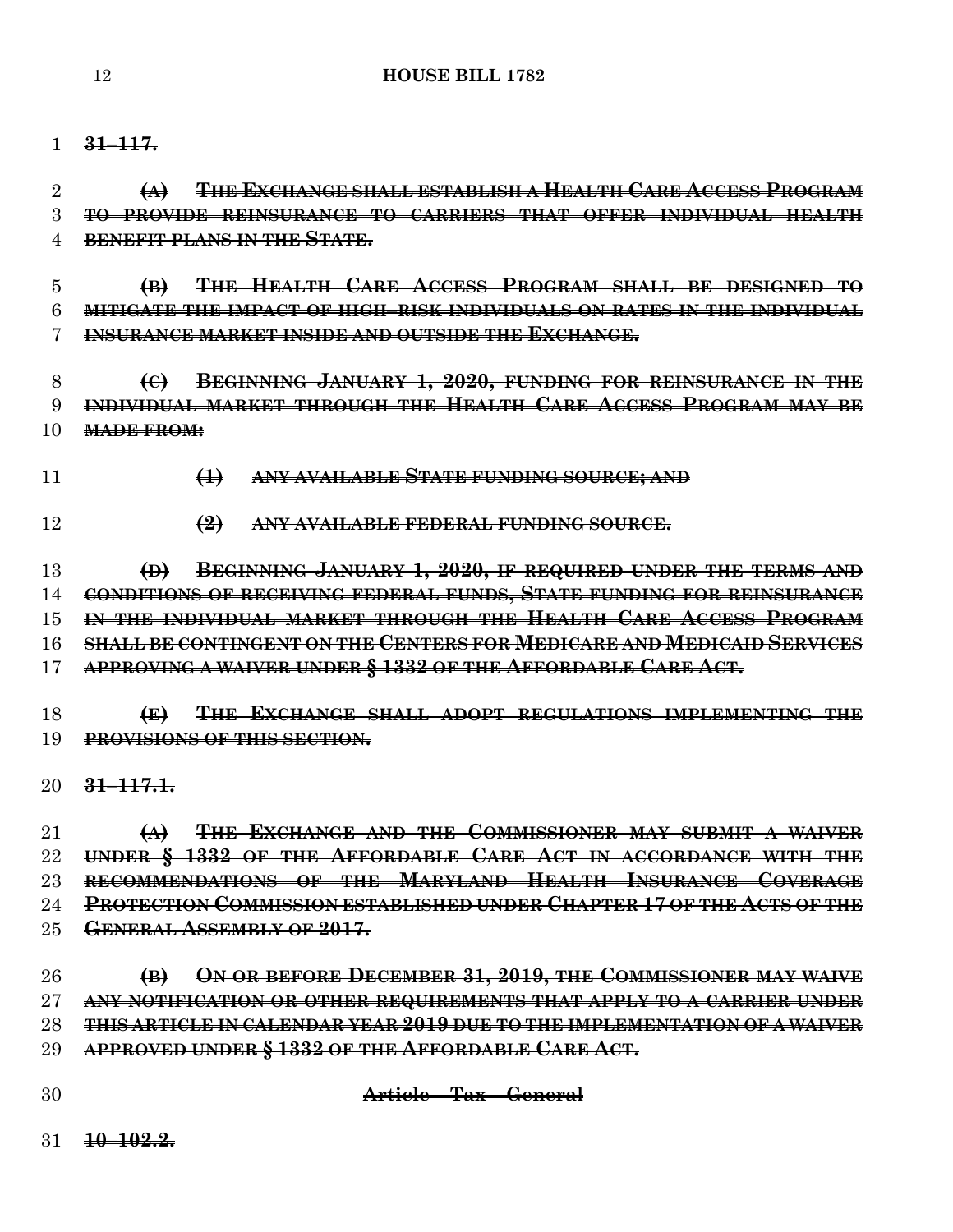**(A) THIS SECTION DOES NOT APPLY TO A NONRESIDENT, INCLUDING A NONRESIDENT SPOUSE AND A NONRESIDENT DEPENDENT. (B) BEGINNING JANUARY 1, 2019, AN INDIVIDUAL SHALL MAINTAIN FOR THE INDIVIDUAL, AND FOR EACH DEPENDENT OF THE INDIVIDUAL, MINIMUM ESSENTIAL COVERAGE, AS DEFINED IN § 15–1301 OF THE INSURANCE ARTICLE. (C) (1) SUBJECT TO PARAGRAPH (2) OF THIS SUBSECTION AND EXCEPT AS PROVIDED UNDER SUBSECTION (E) OF THIS SECTION, AN INDIVIDUAL SHALL PAY A PENALTY IN THE AMOUNT DETERMINED UNDER SUBSECTION (D) OF THIS SECTION IF THE INDIVIDUAL FAILS TO MAINTAIN THE COVERAGE REQUIRED UNDER SUBSECTION (B) OF THIS SECTION FOR 3 OR MORE MONTHS OF THE TAXABLE YEAR. (2) ANY PENALTY IMPOSED UNDER THIS SUBSECTION FOR ANY MONTH IN WHICH AN INDIVIDUAL FAILS TO MAINTAIN THE COVERAGE REQUIRED UNDER SUBSECTION (B) OF THIS SECTION SHALL BE: (I) IN ADDITION TO THE STATE INCOME TAX UNDER § 10–105(A) OF THIS SUBTITLE; AND (II) INCLUDED WITH THE STATE INCOME TAX RETURN FOR THE INDIVIDUAL UNDER SUBTITLE 8 OF THIS TITLE FOR THE TAXABLE YEAR THAT INCLUDES THE MONTHS IN WHICH COVERAGE WAS NOT MAINTAINED AS REQUIRED UNDER SUBSECTION (B) OF THIS SECTION. (3) IF AN INDIVIDUAL WHO IS SUBJECT TO A PENALTY UNDER THIS SECTION FILES A JOINT STATE INCOME TAX RETURN UNDER § 10–807 OF THIS TITLE, THE INDIVIDUAL AND THE INDIVIDUAL'S SPOUSE SHALL BE JOINTLY LIABLE FOR THE PENALTY. (D) THE AMOUNT OF THE PENALTY IMPOSED UNDER SUBSECTION (C) OF THIS SECTION SHALL BE EQUAL TO THE GREATER OF: (1) 2.5% OF THE SUM OF THE INDIVIDUAL'S FEDERAL MODIFIED ADJUSTED GROSS INCOME, AS DEFINED IN 42 U.S.C. § 1395R, AND THE FEDERAL MODIFIED ADJUSTED GROSS INCOME OF ALL INDIVIDUALS CLAIMED ON THE INDIVIDUAL'S INCOME TAX RETURN; OR (2) THE FOLLOWING FLAT RATES PER INDIVIDUAL, ADJUSTED ANNUALLY FOR INFLATION: (I) \$695 PER ADULT; AND**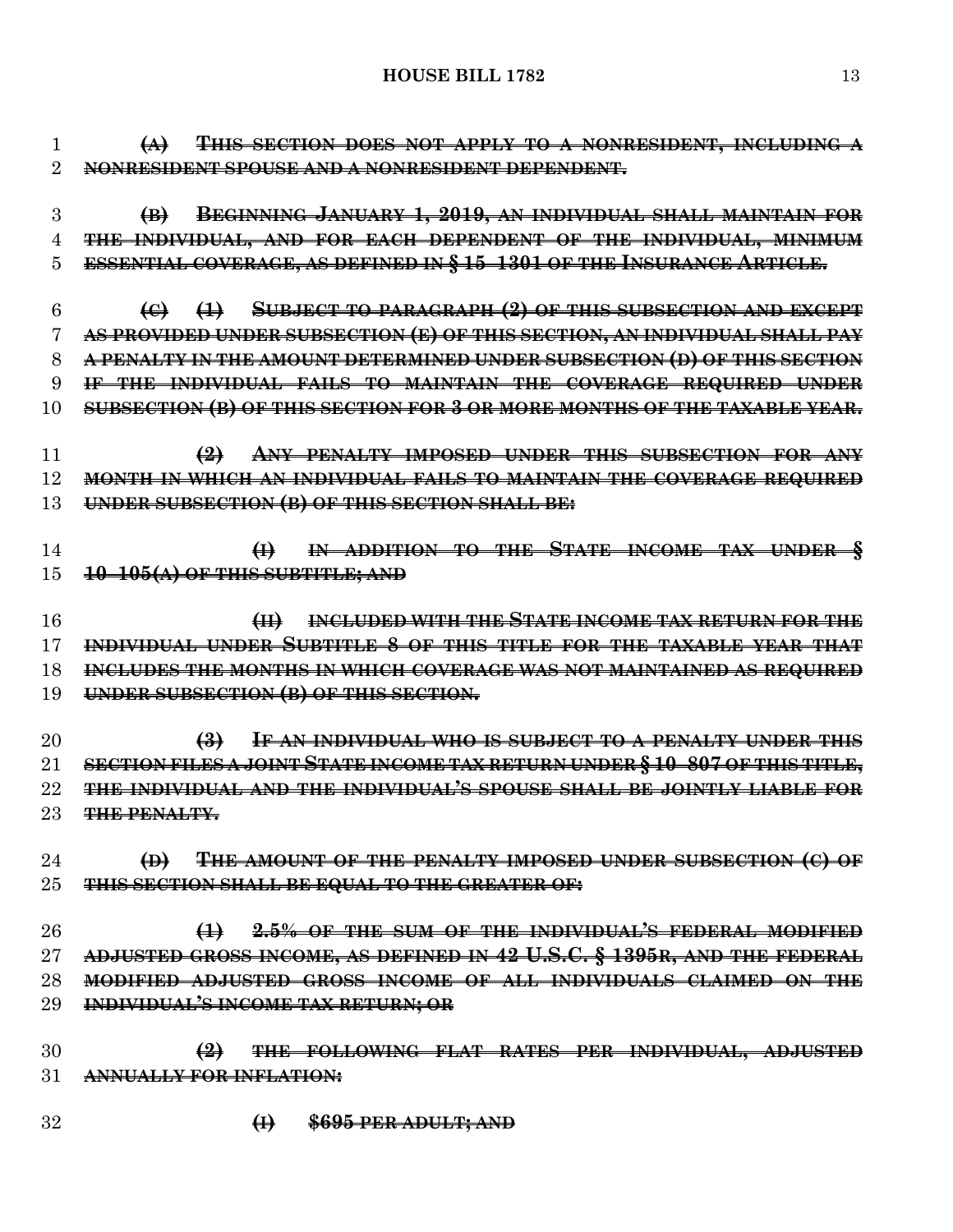| 1              |                                 | H                            | \$347.50 PER CHILD UNDER 18 YEARS OLD.                                                    |
|----------------|---------------------------------|------------------------------|-------------------------------------------------------------------------------------------|
| $\overline{2}$ | $\bigoplus$                     |                              | <del>AN INDIVIDUAL MAY NOT BE ASSESSED A PENALTY UNDER SUBSECTION</del>                   |
| 3              |                                 |                              | (C) OF THIS SECTION IF THE INDIVIDUAL QUALIFIES FOR AN EXEMPTION UNDER 26                 |
| 4              | U.S.C. § 5000A(E).              |                              |                                                                                           |
| 5              | $\bigoplus$                     |                              | <u>AN INDIVIDUAL SHALL INDICATE ON THE INCOME TAX RETURN FOR THE</u>                      |
| 6              |                                 |                              | INDIVIDUAL, IN THE FORM REQUIRED BY THE COMPTROLLER, WHETHER MINIMUM                      |
| 7              |                                 |                              | <b>ESSENTIAL COVERAGE WAS MAINTAINED AS REQUIRED UNDER SUBSECTION (B) OF</b>              |
| 8              | <b>THIS SECTION FOR:</b>        |                              |                                                                                           |
| 9              |                                 | $\bigoplus$                  | <b>THE INDIVIDUAL;</b>                                                                    |
| 10             |                                 | $\left( \frac{9}{2} \right)$ | THE INDIVIDUAL'S SPOUSE IN THE CASE OF A MARRIED COUPLE;                                  |
| 11             | $A\rightarrow\rightarrow$       |                              |                                                                                           |
| 12             |                                 | $\left(\frac{3}{2}\right)$   | <b>EACH DEPENDENT CHILD OF THE INDIVIDUAL, IF ANY,</b>                                    |
| 13             | $\left( \Theta \right)$         |                              | NOTWITHSTANDING § 2-609 OF THIS ARTICLE, AFTER DEDUCTING A                                |
| 14             |                                 |                              | REASONABLE AMOUNT FOR ADMINISTRATIVE COSTS, THE COMPTROLLER SHALL                         |
| 15             |                                 |                              | DISTRIBUTE THE REVENUES FROM THE PENALTY TO THE MARYLAND HEALTH                           |
| 16             |                                 |                              | <b>BENEFIT EXCHANGE FUND FOR THE PURPOSES OF THE HEALTH CARE ACCESS</b>                   |
| 17             |                                 |                              | PROGRAM ESTABLISHED UNDER § 31-117 OF THE INSURANCE ARTICLE.                              |
| 18             |                                 |                              | <b>SECTION 2. AND BE IT FURTHER ENACTED, That:</b>                                        |
| 19             | $\left( a\right)$               | $\leftrightarrow$            | The Maryland Health Insurance Coverage Protection Commission,                             |
| 20             |                                 |                              | established under Chapter 17 of the Acts of the General Assembly of 2017, shall study and |
| 21             |                                 |                              | make recommendations for individual and group health insurance market stability,          |
| 22             | ineluding:                      |                              |                                                                                           |
| 23             |                                 | $\bigoplus$                  | the components of a waiver under § 1332 of the Affordable Care                            |
| 24             | Act to ensure market stability; |                              |                                                                                           |
|                |                                 |                              |                                                                                           |
| 25             |                                 | $\overline{a}$               | whether to pursue a standard plan design that limits cost                                 |
| 26             | sharing;                        |                              |                                                                                           |
| 27             |                                 |                              | whether to merge the individual and small group health                                    |
| 28             |                                 |                              | insurance markets in the State for rating purposes;                                       |
| 29             |                                 | $\leftrightarrow$            | whether to pursue a Basic Health Program; and                                             |
| 30             |                                 |                              | whether to pursue a Medicaid buy-in program for the individual                            |
| 31             | <del>market.</del>              | $\leftrightarrow$            |                                                                                           |
|                |                                 |                              |                                                                                           |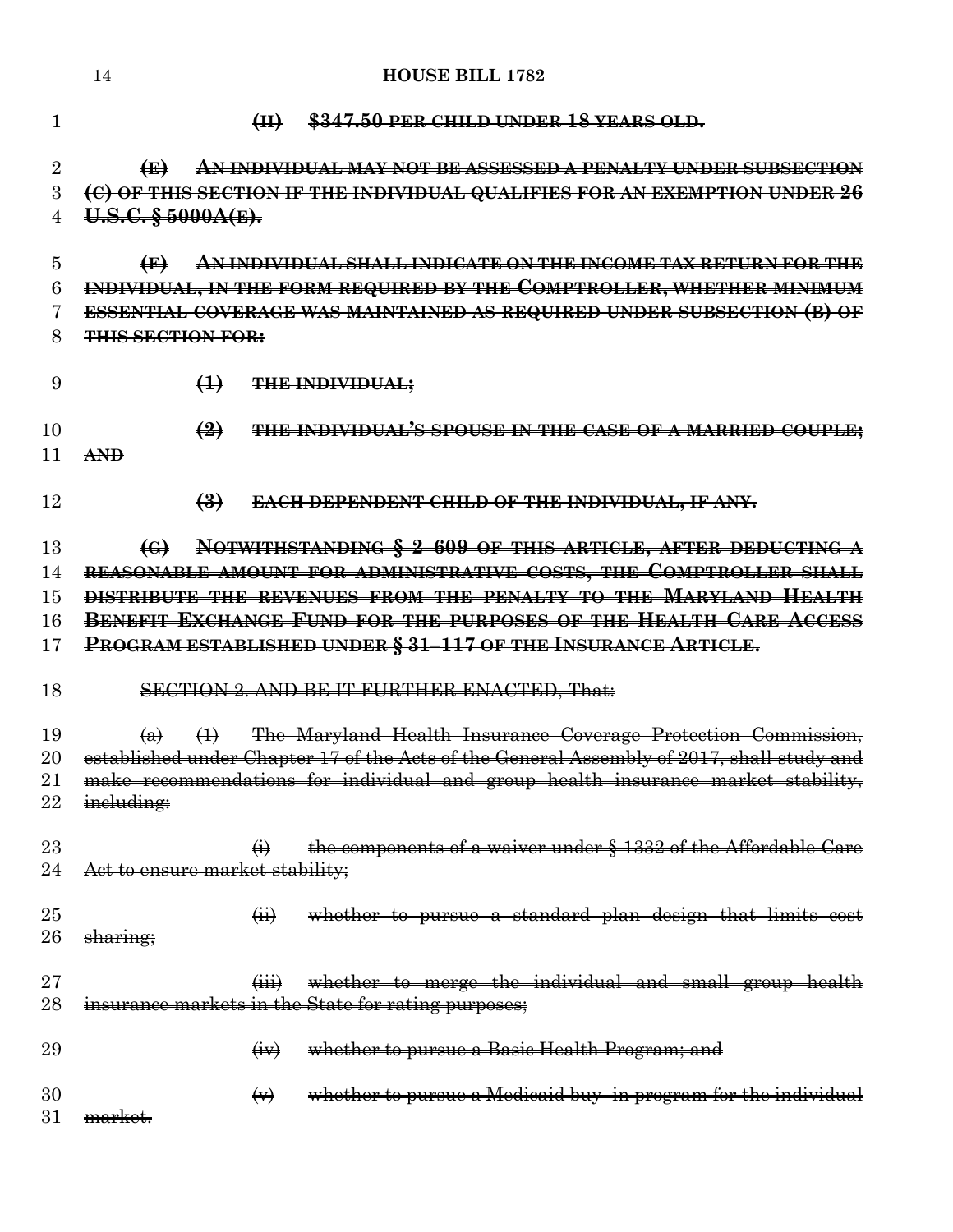| 1                | The Maryland Health Insurance Coverage Protection Commission shall<br>$\leftrightarrow$                                                                                                                                                                                                                                                                        |
|------------------|----------------------------------------------------------------------------------------------------------------------------------------------------------------------------------------------------------------------------------------------------------------------------------------------------------------------------------------------------------------|
| $\overline{2}$   | engage an independent actuarial firm to assist in its study under this subsection.                                                                                                                                                                                                                                                                             |
| 3<br>4<br>5<br>6 | On or before October 1, 2018, the Maryland Health Insurance Coverage<br>$\bigoplus$<br>Protection Commission shall issue a report on its findings and recommendations, including<br>any legislative proposals, under subsection (a) of this section to the Governor and, in<br>accordance with § 2-1246 of the State Government Article, the General Assembly. |
| 7<br>8<br>9      | SECTION 3. AND BE IT FURTHER ENACTED, That the Maryland Health Benefit<br>Exchange shall adopt the regulations required under § 31-117 of the Insurance Article, as<br>enacted by Section 1 of this Act, on or before January 1, 2019.                                                                                                                         |
| 10<br>11         | SECTION 2. AND BE IT FURTHER ENACTED, That the Laws of Maryland read<br>as follows:                                                                                                                                                                                                                                                                            |
| 12               | Chapter 17 of the Acts of 2017                                                                                                                                                                                                                                                                                                                                 |
| 13<br>14         | SECTION 1. BE IT ENACTED BY THE GENERAL ASSEMBLY OF MARYLAND,<br>That:                                                                                                                                                                                                                                                                                         |
| 15               | <u>There is a Maryland Health Insurance Coverage Protection Commission.</u><br>(b)                                                                                                                                                                                                                                                                             |
| 16               | <u>The Commission consists of the following members:</u><br>$\left( \mathrm{c}\right)$                                                                                                                                                                                                                                                                         |
| 17               | the following members:<br>(6)                                                                                                                                                                                                                                                                                                                                  |
| 18<br>19         | (viii) one representative of behavioral health providers, appointed<br><u>jointly by the President of the Senate and the Speaker of the House; [and]</u>                                                                                                                                                                                                       |
| $20\,$           | two members of the public:<br>(ix)                                                                                                                                                                                                                                                                                                                             |
| 21<br>22         | one of whom shall be appointed jointly by the President of<br><u>1.</u><br>the Senate and the Speaker of the House; and                                                                                                                                                                                                                                        |
| $^{23}$          | 2.<br>one of whom shall be appointed by the Governor; AND                                                                                                                                                                                                                                                                                                      |
| 24<br>25<br>26   | (X)<br>ONE REPRESENTATIVE OF A GROUP MODEL HEALTH<br>MAINTENANCE ORGANIZATION THAT PARTICIPATES IN THE INDIVIDUAL MARKET,<br>APPOINTED BY THE GOVERNOR <del>; AND</del>                                                                                                                                                                                        |
| $27\,$           | ONE REPRESENTATIVE OF THE LEAGUE OF LIFE AND<br>$\left(\frac{1}{2} \right)$                                                                                                                                                                                                                                                                                    |
| 28               | <del>Health Insurers of Maryland, to be appointed jointly by the President</del>                                                                                                                                                                                                                                                                               |
| 29               | <del>OF THE SENATE AND THE SPEAKER OF THE HOUSE</del> .                                                                                                                                                                                                                                                                                                        |
| 30               | The Commission shall:<br>(1)<br>(g)                                                                                                                                                                                                                                                                                                                            |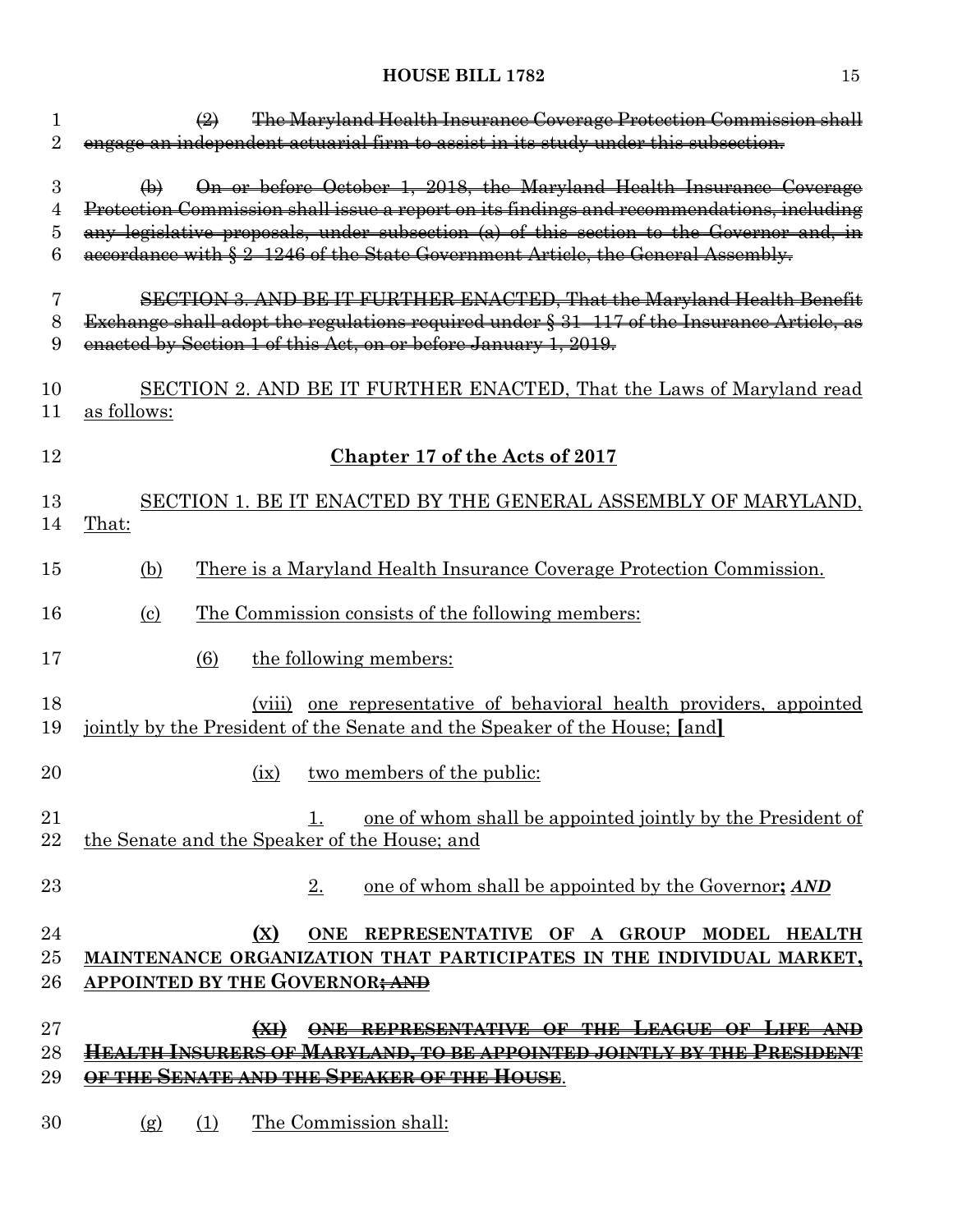(i) monitor potential and actual federal changes to the ACA, Medicaid, the Maryland Children's Health Program, Medicare, and the Maryland All–Payer Model; (ii) assess the impact of potential and actual federal changes to the ACA, Medicaid, the Maryland Children's Health Program, Medicare, and the Maryland All–Payer Model; and (iii) provide recommendations for State and local action to protect access of residents of the State to affordable health coverage. (2) The duties of the Commission under paragraph (1) of this subsection shall include a study that includes: (i) an assessment of the current and potential adverse effects of the loss of health coverage on the residents, public health, and economy of the State resulting from changes to the ACA, Medicaid, the Maryland Children's Health Program, Medicare, or the Maryland All–Payer Model; (ii) an estimate of the costs to the State and State residents of adverse effects from changes to the ACA, Medicaid, the Maryland Children's Health Program, Medicare, or the Maryland All–Payer Model and the resulting loss of health coverage; (iii) an examination of measures that may prevent or mitigate the adverse effects of changes to the ACA, Medicaid, the Maryland Children's Health Program, Medicare, or the Maryland All–Payer Model and the resulting loss of health coverage on the residents, public health, and economy of the State; and 23 (iv) recommendations for laws that: 24 1. may be warranted to minimize the adverse effects associated with changes to the ACA, Medicaid, the Maryland Children's Health Program, Medicare, or the Maryland All–Payer Model; and 2. will assist residents in obtaining and maintaining affordable health coverage. **(H) (1) THE COMMISSION SHALL STUDY AND MAKE RECOMMENDATIONS FOR INDIVIDUAL AND GROUP HEALTH INSURANCE MARKET STABILITY, INCLUDING: (I) THE COMPONENTS OF ONE OR MORE WAIVERS UNDER § 1332 OF THE AFFORDABLE CARE ACT TO ENSURE MARKET STABILITY THAT MAY BE SUBMITTED BY THE STATE;**